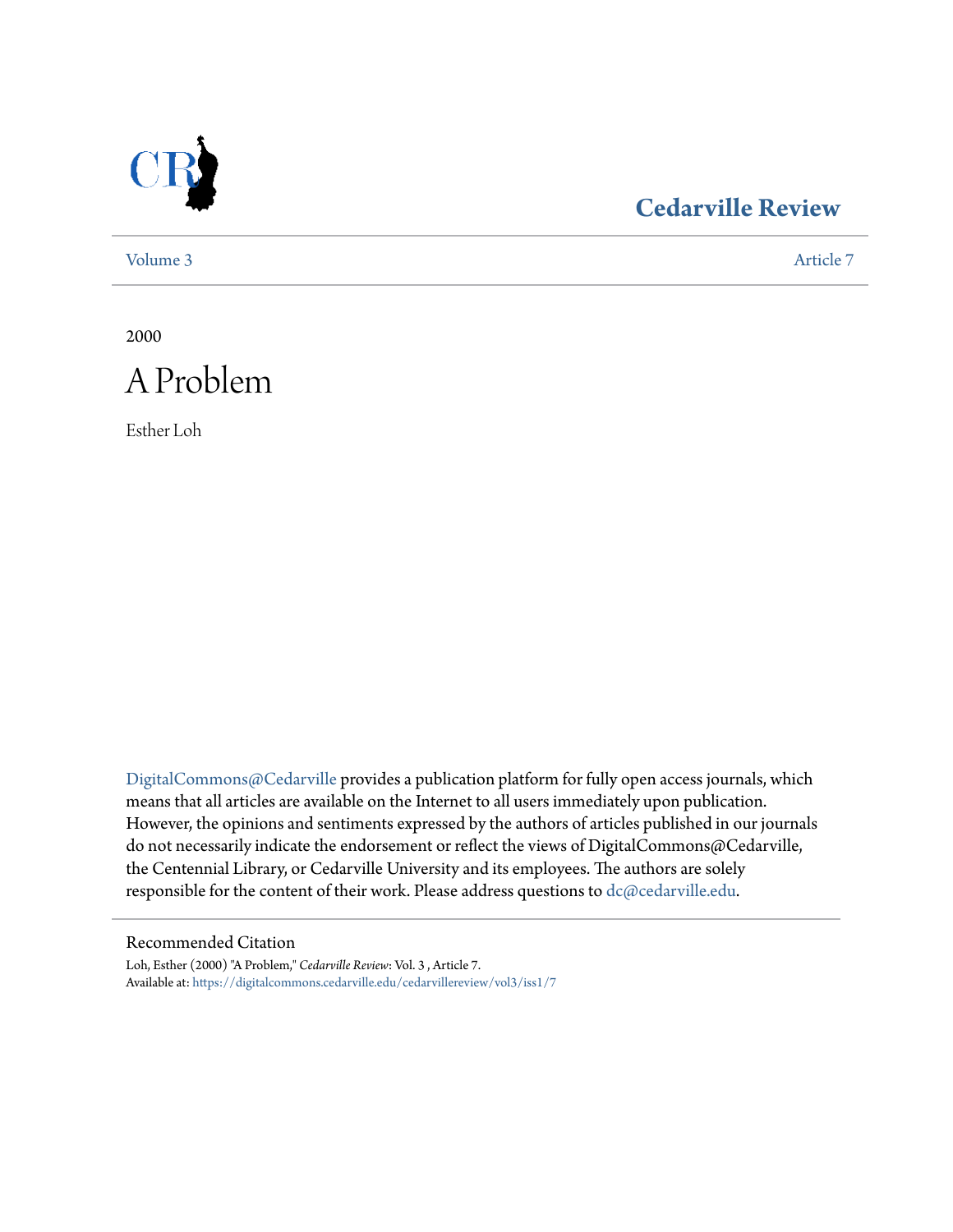## A Problem

Browse the contents of [this issue](https://digitalcommons.cedarville.edu/cedarvillereview/vol3/iss1) of *Cedarville Review*.

#### **Keywords**

Poetry

#### **Creative Commons License**  $\bigcirc$  000

This work is licensed under a [Creative Commons Attribution-Noncommercial-No Derivative Works 4.0](http://creativecommons.org/licenses/by-nc-nd/4.0/) [License.](http://creativecommons.org/licenses/by-nc-nd/4.0/)

Follow this and additional works at: [https://digitalcommons.cedarville.edu/cedarvillereview](https://digitalcommons.cedarville.edu/cedarvillereview?utm_source=digitalcommons.cedarville.edu%2Fcedarvillereview%2Fvol3%2Fiss1%2F7&utm_medium=PDF&utm_campaign=PDFCoverPages)



Part of the <u>[Poetry Commons](http://network.bepress.com/hgg/discipline/1153?utm_source=digitalcommons.cedarville.edu%2Fcedarvillereview%2Fvol3%2Fiss1%2F7&utm_medium=PDF&utm_campaign=PDFCoverPages)</u>

This poetry is available in Cedarville Review: [https://digitalcommons.cedarville.edu/cedarvillereview/vol3/iss1/7](https://digitalcommons.cedarville.edu/cedarvillereview/vol3/iss1/7?utm_source=digitalcommons.cedarville.edu%2Fcedarvillereview%2Fvol3%2Fiss1%2F7&utm_medium=PDF&utm_campaign=PDFCoverPages)